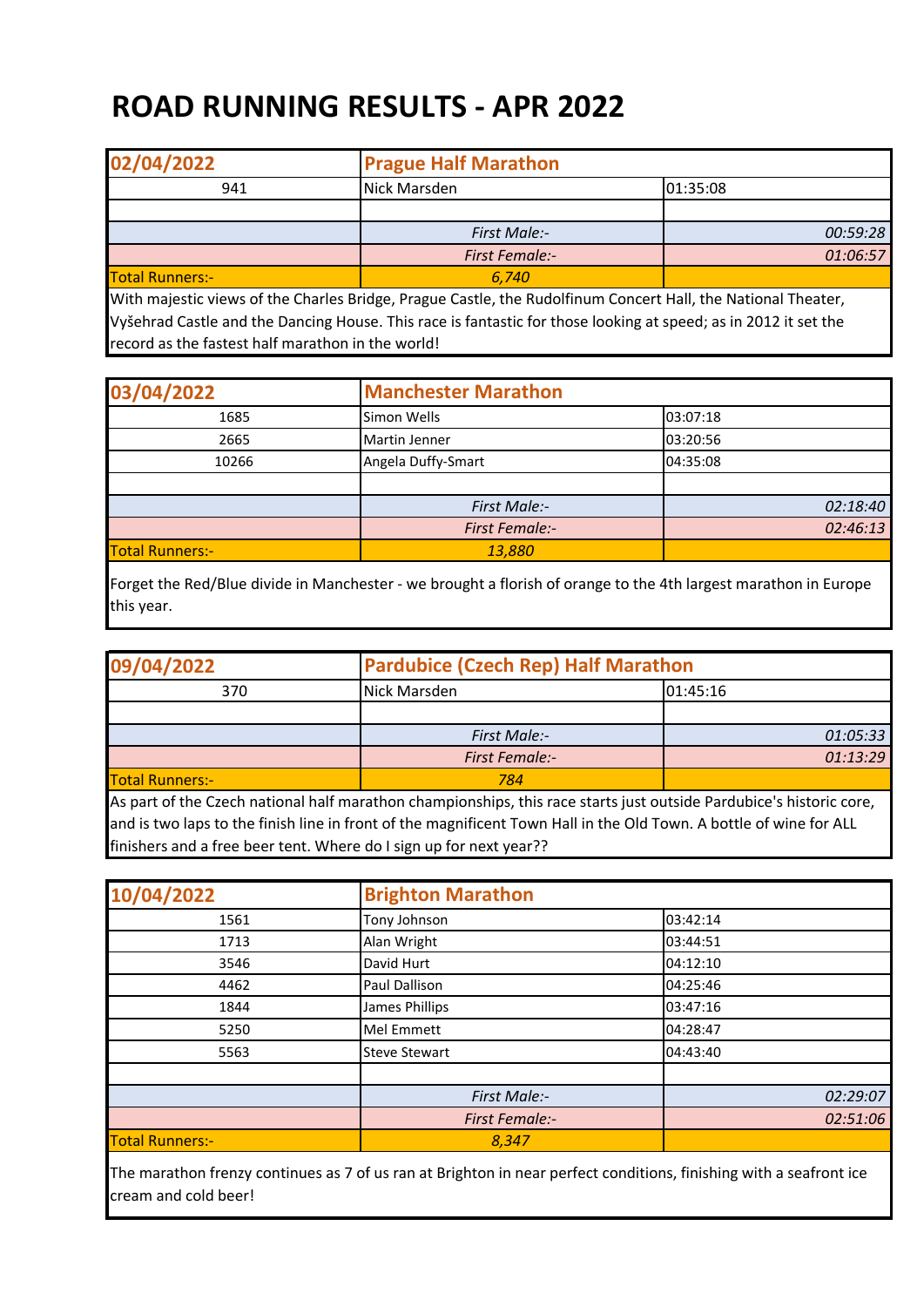| 10/04/2022             | <b>Leith Hill Half Marathon</b>                                                                                |          |
|------------------------|----------------------------------------------------------------------------------------------------------------|----------|
| 140                    | Kathy Leaf                                                                                                     | 03:05:38 |
| 141                    | <b>Barry Leaf</b>                                                                                              | 03:05:39 |
|                        |                                                                                                                |          |
|                        | First Male:-                                                                                                   | 01:28:39 |
|                        | <b>First Female:-</b>                                                                                          | 01:38:08 |
| <b>Total Runners:-</b> | 141                                                                                                            |          |
|                        | Unidos Colohad this seas in leat place 2020. Vathis ast has seal this time to batter that, Ce haires the twise |          |

Having finished this race in last place 2020, Kathy set her goal this time to better that. So being the true gentleman, Barry took one for the team and graciously allowed Kathy to cross the line before him. #relationshipgoals